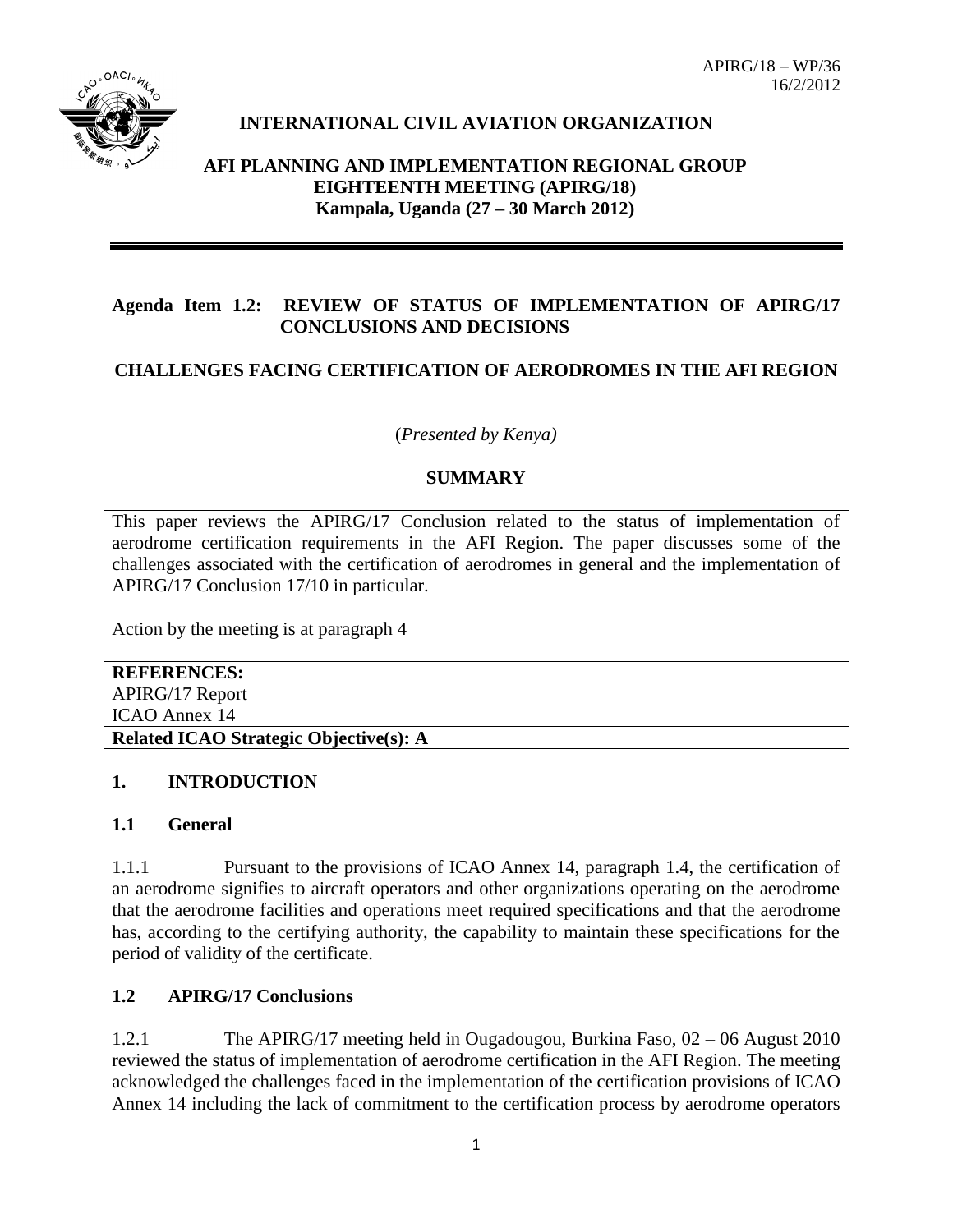and the lack of appropriate enforcement powers of aerodrome inspectors within the region. Subsequently, the meeting urged States to review their legislative framework regarding the imposition of operating restrictions and sanctions at aerodromes and further urged aerodrome operators to commit to certification of their aerodromes by 2011.

# **2. DISCUSSION**

## **2.1 Imposition of operating restrictions and sanctions at aerodromes**

2.1.1 Conclusion 17/10 of APIRG 17 urged States to review their legislative framework to take on board the imposition of operating restrictions and sanctions at aerodromes in cases where non-conformances have been identified. From the oversight perspective, a well-defined safety oversight mechanism with support of appropriate legislation is necessary to give effect to safety oversight of aerodromes. This involves the establishment of a regulatory regime which among other things empowers the CAA inspectors to impose operating restrictions and/or sanctions as part of the enforcement action. A number of international aerodromes in the AFI region are operated by governments or government agencies under delegated powers. These aerodromes are seen as the economic hubs of the States since they act as the major gateways to the international markets. Any attempt by the Regulator to impose a major restriction or sanction on such aerodromes may, depending on the gravity of the restriction or sanction, result in high level government intervention.

2.1.2 Against this background, operators of State owned or operated aerodromes feel protected and remain confident that their aerodrome can continue to operate uninterrupted even without the requisite aerodrome certificate.

# **2.2 Commitment to the certification process by aerodrome operators**

2.2.1 International aerodromes mostly operate as commercial entities and tend to direct more resources towards those activities that generate income. Conclusion 17/10 of the APIRG 17 meeting urged aerodrome operators to commit to certification of their aerodromes by 2011. Despite the expiry of this deadline, a number of international aerodromes in the AFI region still remain uncertified. Commitment to the certification process should allow aerodrome operators to establish the baseline for continued monitoring of compliance with safety requirements and facilitate the establishment of appropriate organizational and operational structures and management systems including safety management systems which are a prerequisite to the grant of an aerodrome certificate. Safety at an aerodrome must therefore be seen as a cornerstone for the long term growth and sustenance of an aerodrome in which case the safety focus should far outweigh the focus on profits.

#### **2.3 Promulgation of information on status of certification of aerodromes**

2.3.1 Annex 14, Para 2.13.1 requires States to provide to the appropriate aeronautical information services (AIS), information on the status of certification of their aerodromes for promulgation in the States' Aeronautical Information Publication (AIP). The purpose of this promulgation is to ensure that AIS units obtain information to enable them provide up-to-date